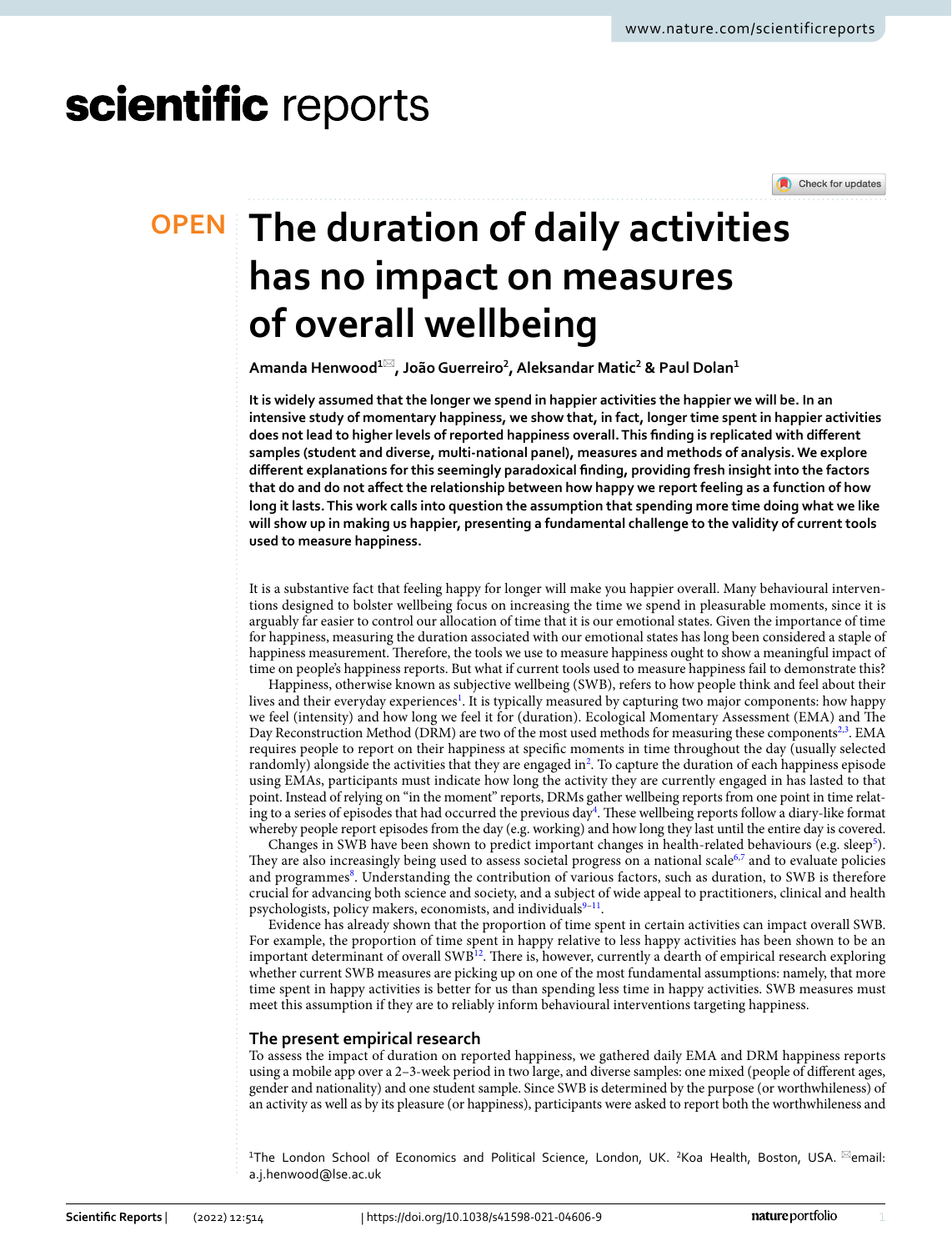|                | <b>Student sample</b> |                 | Mixed sample  |                 |  |
|----------------|-----------------------|-----------------|---------------|-----------------|--|
| Mean intensity | <b>EMA</b>            | <b>DRM</b>      | <b>EMA</b>    | <b>DRM</b>      |  |
| Happiness      | $7.17 \pm 1.83$       | $7.17 \pm 1.76$ | $6.44 + 1.91$ | $6.53 \pm 1.98$ |  |
| (CI@95%)       | [7.14, 7.20]          | [7.14, 7.21]    | [6.40, 6.48]  | [6.49, 6.58]    |  |
| Worthwhileness | $7.34 + 1.90$         | $7.42 + 1.77$   | $6.39 + 2.19$ | $6.57 + 2.16$   |  |
| (CI@95%)       | [7.30, 7.37]          | [7.39, 7.46]    | [6.34, 6.43]  | [6.52, 6.63]    |  |

<span id="page-1-0"></span>**Table 1.** Descriptive statistics of SWB intensity scores for each sample, method, and measure, with confdence interval at 95% level.

happiness in both EMA and DRM<sup>[13](#page-6-11)</sup>. The required sample size to detect a medium effect size (0.50) with a high power criterion (90%) and standard significance level ( $α = 0.05$ ) when comparing duration with non-duration weighted SWB is 43<sup>[14](#page-6-12)</sup>. However, since we planned on exploring other variables as moderators, and to aid replicability of our results with an extended set of registered hypotheses<sup>15</sup>, we aimed to recruit as many participants as possible. Sensitivity power analysis with the fnal number of participants (217 for the student sample and 195 for the mixed sample) included in our analyses for the core hypothesis (ref section to the supplementary materials), suggested that our study had the power of 90% ( $\alpha$  = 0.05) to detect Cohen's d of 0.22 and 0.20 respectively, which is close to the small effect of 0.20.

**Ethics statement.** All studies were conducted in line with GDPR and the guidelines of the American Psychological Association. All participants gave informed consent on joining the study and the experimental protocol was approved by the London School of Economics Ethics Committee. The study did not involve deception and hypotheses, methods, and analysis for the second of the two studies were pre registered. We applied many diferent robustness checks to ensure robustness of our fndings, which can be found in the Supplementary Materials.

### **Results**

In analysing these data, we frst report descriptive statistics of SWB intensity scores for each sample, method, and measure (see Table [1](#page-1-0)). These are presented in the table below.

We note that mean happiness intensity scores were slightly lower for EMA than for DRM in the student sample. The average reported happiness intensity for EMA and DRM in the student sample was  $(EMA; M=6.44,$ SD=1.91, CI (95%)=[6.40, 6.48]; *DRM:* M=6.53, SD=1.98, CI (95%)=[6.49, 6.58]). Tis diference was not present in the mixed sample. The average reported happiness intensity for EMA and DRM in the mixed sample was (*EMA:* M=7.17, SD=1.83, CI (95%)=[7.14, 7.20]; *DRM:* M=7.17, SD=1.76, CI (95%)=[7.14, 7.21]). Mean worthwhileness intensity scores were also slightly lower for EMA than for DRM in both samples. The average reported worthwhileness intensity for EMA and DRM in the student sample was (*EMA:* Mean=6.39, SD=2.19, CI (95%)=[6.34, 6.43]; *DRM:* Mean=6.57, SD=2.16, CI (95%)=[6.52, 6.63]). Te average reported worthwhileness intensity for EMA and DRM in the student sample was (*EMA:* Mean=7.34, SD=1.90, CI (95%)=[7.30, 7.37]; *DRM:* Mean=7.42, SD=1.77, CI (95%)=[7.39, 7.46]). Overall, the mixed sample reported higher happiness and worthwhileness intensity than the student sample.

In terms of duration, the average reports for EMA and DRM in the student sample were (*EMA:* Mean = 154 min, Median = 120 min, SD = 118 min, CI (95%) = [152, 156]; *DRM:* Mean = 163 min, Median = 120 min,  $SD = 135$  min,  $CI (95%) = [160, 166]$ . The average reported duration for EMA and DRM in the mixed sample was (*EMA:* Mean=158 min, Median=100 min, SD=143 min, CI (95%)=[156, 160]; *DRM:* Mean = 168 min, Median = 120 min,  $SD = 151$  min, CI (95%) = [165, 170]). Note that we doubled the EMA duration times to account for the fact that people are interrupted mid episode and enable comparison between measures. Taking these doubled EMA reports into account, DRM duration reports are about 10 min longer than EMA duration reports in both samples (statistically significant with  $p$  value <0.001). Although significant, this is a small diference and likely due to diferences in the recall style of each reporting method: EMAs rely on in the moment recollection whereas DRMs rely on recollection of the previous day. Further exploration of this diference is beyond the scope of the current paper.

The results speaking to the main research question—*how does duration-weighting contribute to overall SWB?* are presented in Figs. [1](#page-2-0) and [2](#page-2-1). For brevity, we report only results for happiness in the main results section below (see Tables in Supplementary Materials for worthwhileness). The graph in Fig. [1](#page-2-0) shows that overall SWB is very similar whether duration is accounted for or not. This holds for both measurement methods and both samples. Tis similarity also holds at an individual level, as evidenced by Fig. [2.](#page-2-1) To confrm this similarity, we conducted t-tests comparing the mean diference between intensity only SWB with duration-weighted SWB across methods and samples (see Table [2](#page-2-2)). We considered values above a 1% diference in SWB (0.1) to be a meaningful diference. Other papers have reported a diference of around 5% for major life events such as unemployment and disability, and so 1% makes it more likely that differences will be found<sup>16</sup>. The results show that overall SWB does not change by more than 1% whether duration is weighted or not. Tis result holds even when diferent methods of SWB are employed, such as when using daily averages of SWB reports vs. total averages of SWB over the course of the 2–3 week study (see Statistical Analysis in Supplementary Materials for specifc calculations).

We conducted post-hoc analyses to explore several factors that might explain why weighting by duration might not afect overall SWB. First, we explored variation in the two core variables, intensity, and duration. We found that for individuals with daily activity patterns that result in higher variance in duration (see

2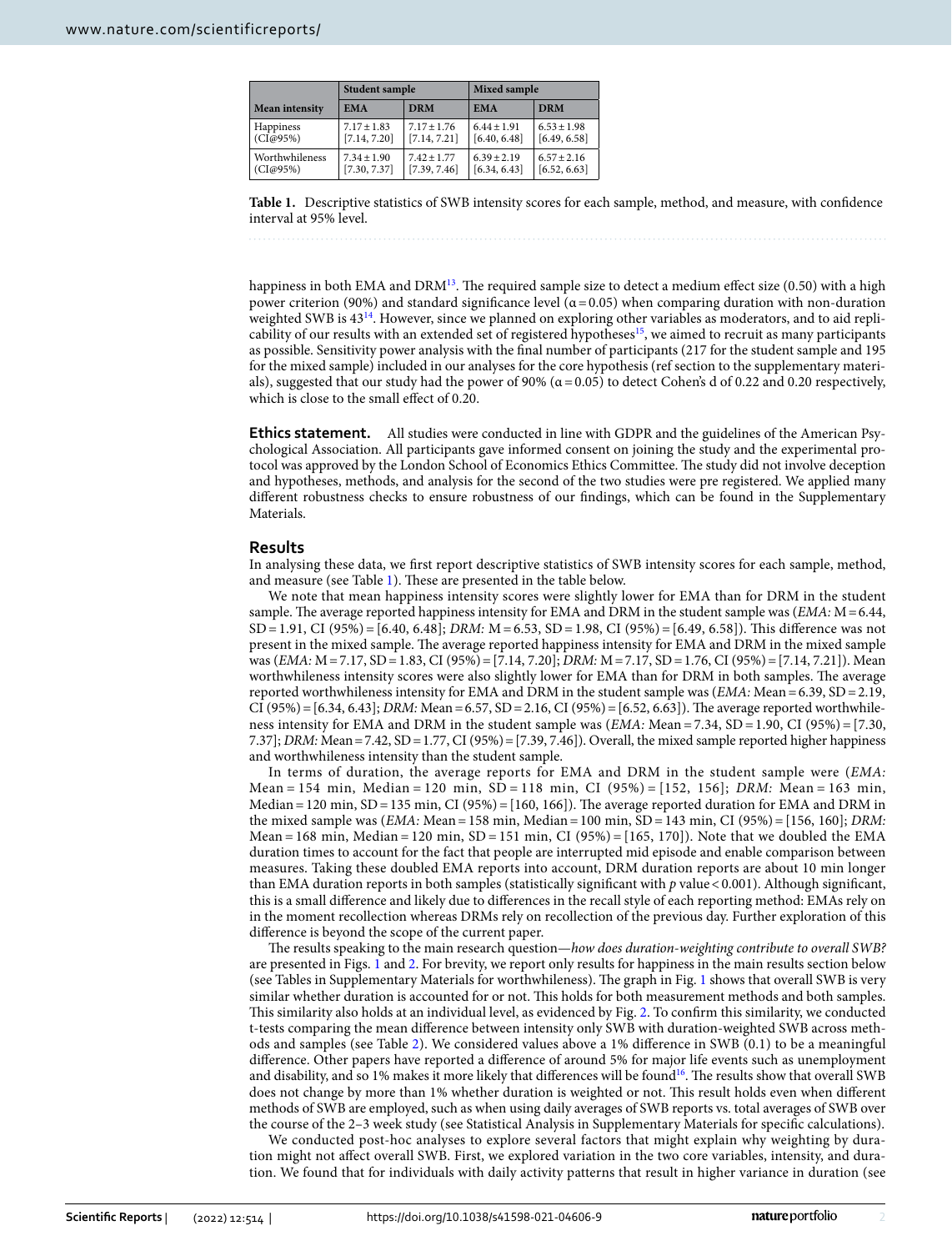

<span id="page-2-0"></span>Figure 1. Mean SWB (happiness intensity × duration) scores with and without duration weights, for each questionnaire type and sample.



<span id="page-2-1"></span>**Figure 2.** Scatter plots showing total reported SWB (happiness intensity × duration) scores per individual, with and without duration weights, reported in the EMA questionnaire. The figure on the left represents the student sample and the fgure on the right represents the mixed sample.

|                       | Student sample               |                              |                                    |                                    | <b>Mixed sample</b>                |                                   |                                     |                                   |
|-----------------------|------------------------------|------------------------------|------------------------------------|------------------------------------|------------------------------------|-----------------------------------|-------------------------------------|-----------------------------------|
|                       | <b>EMA</b>                   |                              | <b>DRM</b>                         |                                    | <b>EMA</b>                         |                                   | <b>DRM</b>                          |                                   |
| Mean<br>difference    | <b>Total</b><br>averages     | Daily<br>averages            | <b>Total</b><br>averages           | Daily<br>averages                  | <b>Total</b><br>averages           | Daily<br>averages                 | <b>Total</b><br>averages            | Daily<br>averages                 |
| Happiness<br>(CI@95%) | $0.035***$<br>[0.005, 0.064] | $0.028***$<br>[0.014, 0.042] | $-0.007***$<br>$[-0.038,$<br>0.023 | $0.004***$<br>$[-0.012,$<br>0.0201 | $-0.008***$<br>$[-0.041,$<br>0.025 | $0.005***$<br>$[-0.009,$<br>0.018 | $-0.021***$<br>$[-0.050,$<br>0.0081 | $0.005***$<br>$[-0.014,$<br>0.023 |

<span id="page-2-2"></span>Table 2. Mean of pairwise differences between average reported SWB (happiness intensity  $\times$  duration) with duration weights and average happiness without duration weights, with confdence interval at 95% level. Significant results mean that mean difference is less than 1%. (\*\*\*if *p* val < 0.001;\*\*if *p* val < 0.01) (see Supplementary Materials, Table Table S13 for worthwhileness).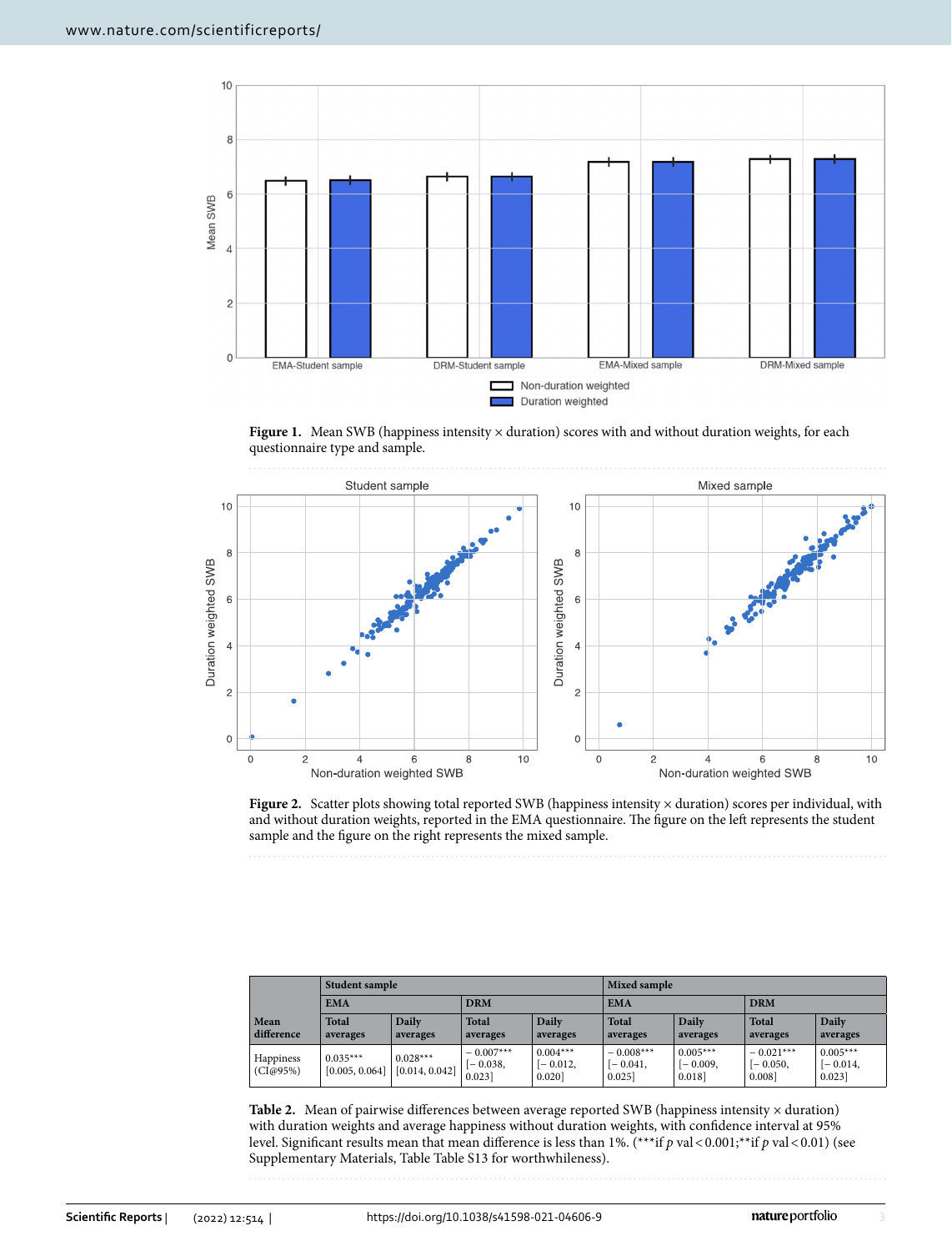Supplementary Materials, Table S1), and/or in high variance in intensity reports (see Supplementary Materials, Table S2), the diferences between duration-weighted and unweighted scores became greater, such that all the t-tests with respect to the total averages yielded results that were not statistically signifcant and thus greater than 1%.

Second, we explored the relationship between the two core variables: intensity and duration. For each person, we sub-sampled reports by selecting those that had a relatively higher correlation between intensity and duration. These reports were obtained by randomly sampling 100 sets containing half of each person's reports and then picking the set with the highest correlation between intensity and duration. Interestingly, we found that duration did impact overall SWB for reports with these higher correlations: the higher the percentile of correlation (whether it was positive or negative) the greater the diference between weighted and non-weighted SWB (see Supplementary Materials Table S3). Moreover, the correlation was found to be the most important driver in explaining the diference between duration weighted and unweighted SWB, in contrast with the standard deviation of the SWB and duration variables (see Supplementary Materials, Tables S4 and S5 for details of the regression analysis). These three variables explain between 45 and 81% of the variance observed in the difference variable. We also note that it was not possible to increase the strength of the correlation between intensity and duration by focusing on either overall SWB reports, or SWB reports associated with specifc activities, that were higher (happier) or lower (more miserable) (see Supplementary Materials, Tables S6, S7, S8, S9, S10+S11, S12.

For robustness we also checked whether the diference between duration-weighted and unweighted SWB changed as a function of diferent demographic and interpersonal characteristics including high and low absolute happiness levels per person, personality, age, education, employment, gender, income. None of these variables explained the lack of relationship between duration and overall SWB. We also found no strong evidence for the possibility that happy activities make people happy up until a certain point as would be predicted by the law of diminishing marginal returns.

#### **Discussion**

In an exploratory study, and in a follow up pre-registered experiment using diverse, multi-national samples, we found that weighting SWB reports by the duration of daily activities does not change overall SWB. Tis research challenges the assumption that the duration of emotional episodes makes a meaningful contribution to the calculation of SWB, calling into question the validity of current measurement tools. The result is robust to differences in SWB measurement, SWB calculation method (average of daily or total reports), high/low happiness experiences, as well as diferent demographic and interpersonal characteristics.

Our data highlight several possible explanations for this result. It appears that the low correlation between happiness intensity and duration reports is predominantly driving the result; reports with higher correlations (positive or negative) between intensity and duration yield larger diferences in duration weighted and nonweighted SWB scores. More variation in scores typically generates stronger correlations. Indeed, in our data we found higher variance in intensity and/or duration reports to be associated with larger diferences between duration and non-duration weighted happiness. Duration is (understandably) not expected to infuence overall SWB if activities are always lasting roughly the same amount of time on average and/or if people report roughly the same happiness intensity on average.

These results call into question the reliability of existing happiness measures. Whilst it is possible that the low variation in duration and intensity (and therefore the lack of relationship between the overall SWB and duration) is a true refection of how these entities vary in real life, this result is perhaps more likely to be a product of mismeasurement. In capturing duration associated with activities rather than emotional experience, it remains a possibility that current measures may fail to capture important variance in duration that is related to SWB. For example, although you may report feeling 4/10 happiness whilst commuting, that feeling might have been infuenced by how you felt just before you started commuting. Tis "emotional lag" across activities means that the duration of this emotional episode may not be captured completely by focusing on commuting alone. Indeed, in our exploratory analysis, we show that happiness from the last emotional episode is a stronger predictor of current SWB reports than duration from the previous emotional episode. This lends support to the idea that the beginning and end of emotional experiences are not always clearly signalled by the beginning and end of any given activity—carryover efects are present (see Supplementary Materials, Table S14). Further manipulation studies where these two types of happiness measures (activity and emotion based) are directly compared will be necessary to affirm this possibility.

Moreover, associating duration with activities as a proxy for the duration of our emotional experiences may complicate the relationship between SWB intensity and its duration. Spending more time in an *activity* we like may start to yield less happiness afer a while, whilst this is less likely to be the case for emotional experiences. A longer time spent feeling happy is unlikely to make us feel any less happy beyond a certain time since we are already capturing a direct measure of emotional experience. Importantly, previous research has identifed a strong relationship between the duration of emotional states and their intensity when emotion is being measured directly in a study where participants were asked to provide daily reports on their experiences of anger, joy, or fear, and rate their intensity, higher emotional intensity was found to be signifcantly associated with longer durations for all three emotions<sup>17</sup>. Thus, a focus on activity duration instead of happiness duration may be obscuring the relationship between happiness duration and intensity.

## **Conclusions**

Tis research provides substance to the concerns of those already questioning the validity of self-reported happiness<sup>[12](#page-6-10)</sup> and should concern academics and practitioners that use SWB tools to evaluate impact. Providing that these fndings are replicated in further studies, including those that directly compare activity and emotion

4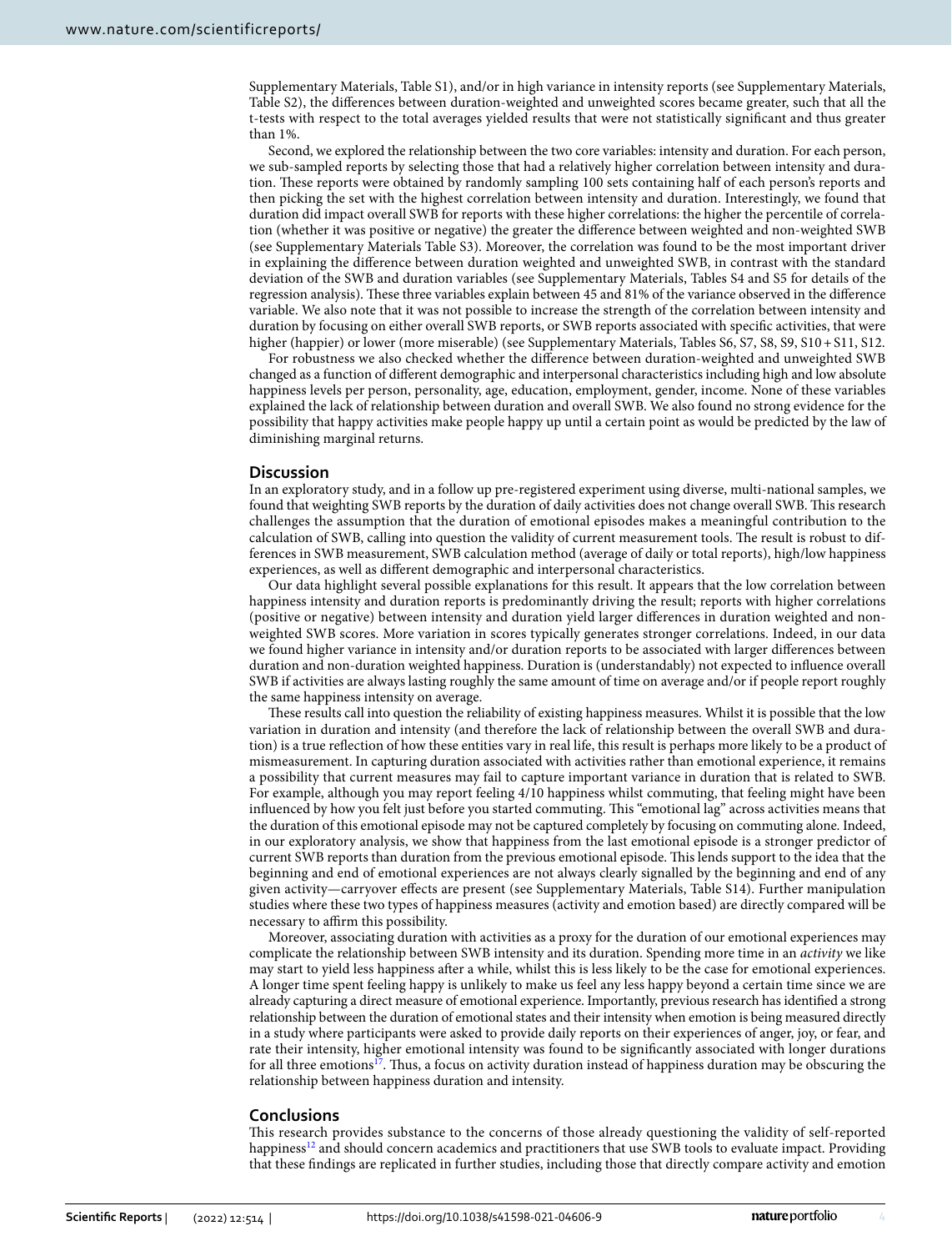|                        | <b>Student sample</b>          | Mixed sample                   |  |  |
|------------------------|--------------------------------|--------------------------------|--|--|
| Number of participants | 217                            | 195                            |  |  |
| Mean age               | $22.9 + 3.7$                   | $31.5 \pm 6.1$                 |  |  |
| Mean income            | $£665 + 555$                   | $£1964 + 1073$                 |  |  |
| Gender split           | 62% female, 38% male           | 58% female, 42% male           |  |  |
| Employment             | 20% employed, 80% not employed | 51% employed, 49% not employed |  |  |
| Life satisfaction      | $6.82 + 1.66$                  | $7.16 \pm 1.55$                |  |  |

<span id="page-4-0"></span>**Table 3.** Descriptives of study samples.

based SWB reporting, new happiness measures may want to consider additional sources of measurement to complement, or perhaps even replace, self-report. For instance, identifying the exact start and end point of our emotional experiences will be a more cognitively demanding task than identifying the start and end point of activities. Therefore, affective computing approaches that generate an automatic mapping of additional variables predictive of certain emotional states for participants may yield more promising results in terms of capturing the full trajectory of emotional experience<sup>[18](#page-6-16)</sup>. They will also be better able to detect other factors that may increase the variability of emotion duration such as emotional triggers<sup>[17](#page-6-15)</sup>. For example, studies using smartwatches that detect heart beats and light exposure have found that happiness has an important association with these parameters<sup>19</sup>. Against this background, rapidly evolving new technologies that enable passive monitoring of these additional variables represent a promising avenue for more effective SWB monitoring tools in the future $20-22$  $20-22$ .

In this study we were unable to discern the causal impact of difering reported happiness levels on the duration of activities and vice versa. Tis would require a manipulation study, where ecological validity would be reduced and exploration of the relationship between intensity and duration with respect to the most popular measurement tools would not be possible. Considering these fndings this would be useful complementary research. Importantly, however, by focusing on EMA and DRM reports over the same period by the same people over time, our study design allowed for the isolation of diferences in SWB at the episode level (how the same person reports emotion intensity and duration across measures in the same episode) and at the daily level (how the same person reports emotion intensity across measures on the same day). These interpersonal comparisons are critical for generating more robust and reliable approximations of SWB<sup>23</sup>. Despite the diversity of samples used in this study, we recommend that replications of this study with both similar and additional sub-samples (such as those with mental health problems) could be conducted to further improve generalizability of these results.

Going beyond previous work focused on how the frequency of positive experiences contribute to overall SWB, we show that duration does not meaningfully contribute to the calculation of SWB using existing measures. Our results do not rule out the fact that longer time spent in happy experiences is good for overall SWB. However, they do cast doubt on the ability of existing wellbeing measures to show that this is true. The reasons for this must take on an important new line of scientifc research and perhaps new happiness measurements.

# **Methods**

**Participants.** Phase 1 of the data generation was conducted in Spain, Colombia, Chile, Peru and UK (mixed) sample). This sample were recruited between the dates 25/05/2018 and 24/09/2018 through a recruitment agency who attempted to diversify the sample with respect to age, gender, education, and socio-economic status. Phase 2 was conducted in the UK (student sample) between the dates of 29/12/2018 and 03/03/2019. The student sample were from the London School of Economics University in England and were recruited via authorised university communication channels including social media, university newsletters and email. The demographics for each sample can be found in Table [3](#page-4-0) below. All participants signed a consent and privacy policy form on entering the study. Participants were only allowed to complete the study if they were: over 18, able to use a smartphone, and had no current mental health diagnosis (to control for the potential impact of mental health related medications). Only Android and iPhones were allowed in the study. However, since together these brands account for 99% of the global market share and this fgure will be higher in the countries specifed, we consider this to be a good representation of the population.

In this analysis, we started from a sample of 582 in the mixed group and 653 in the student group who had completed mood reports since this was the focus of our paper. From this sample, we excluded SWB reports where duration lasted longer than 12 h, as well as EMA reports where there appeared to be duplicates (two episodes reported within less than 15 min of each other). We included in the analysis the participants who submitted more than 20 EMA reports and at least 5 DRM reports in total, which implies that they were active for at least 5 days of the study. Tese criteria resulted in the exclusion of 387 participants from the mixed sample and 436 participants from the student sample. The final sample numbers are listed in the Table [3](#page-4-0) below.

**Procedure.** As part of a larger study exploring the determinants of SWB participants were instructed to download a custom designed mobile app via a specially curated study webpage. Once downloaded, participants underwent a series of initial onboarding questions via the app including questions relating to overall life satisfaction, worthwhileness, daily happiness and anxiety, and overall happiness and anxiety. These questions were followed by demographics and trait-based questionnaires including personality (50 item Big Five personality assessment questionnaire available on the IPIP website<sup>24</sup>). Participants then entered a SWB monitoring period of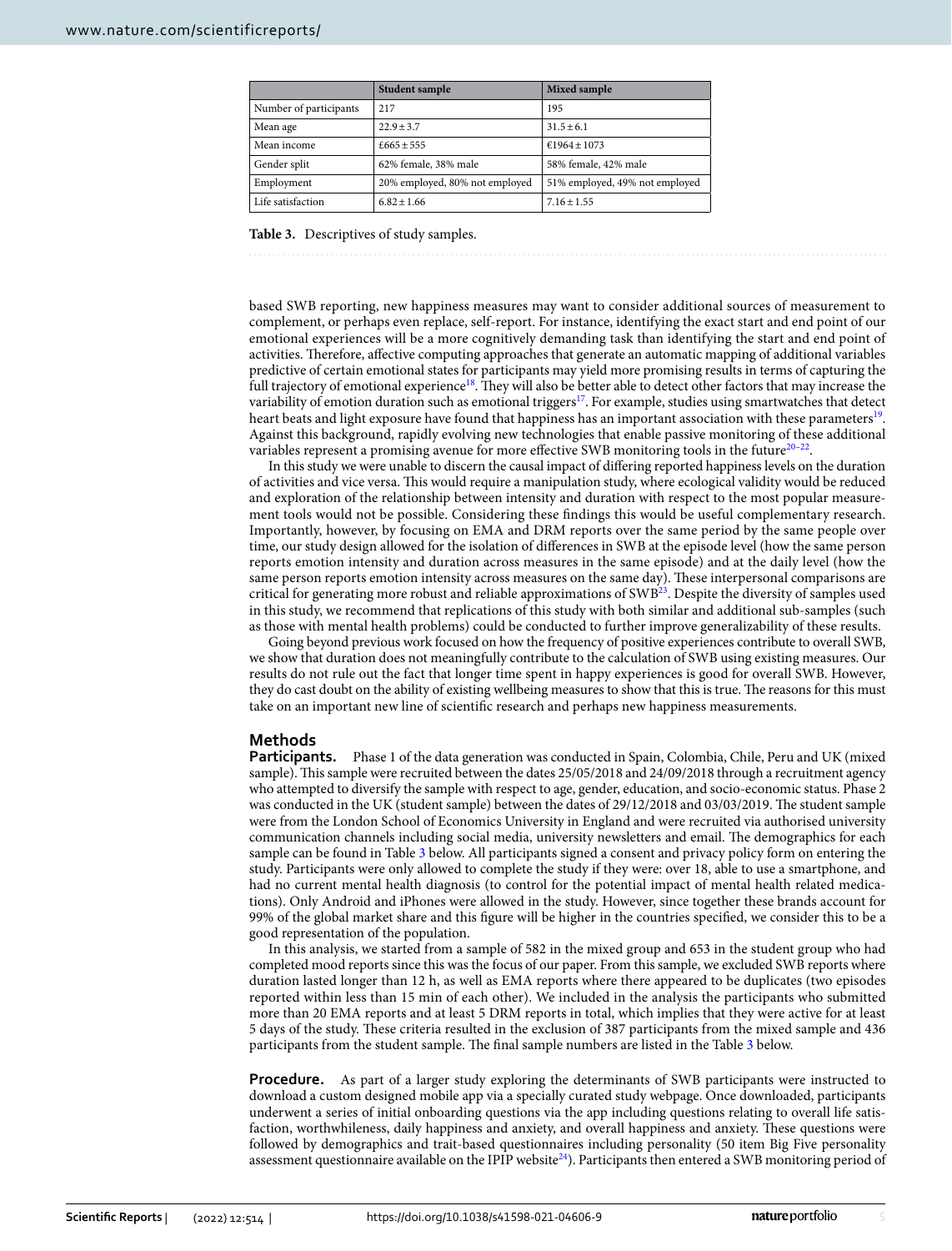2–3 weeks within the app during which they completed fve daily EMA and once daily DRM reports, alongside several other SWB measures. The app instructed them re. When and how often to respond. Given the high intensity of SWB reports required, we considered this time frame as being sufficiently long enough to show change but not too long that too many of the sample would be lost. At the end of the study respondents were asked to complete the same initial questions relating to overall life satisfaction, worthwhileness, daily happiness and anxiety, and overall happiness and anxiety, that they received in the onboarding section.

Participants were able to report bug-related concerns via the app anonymously. These were responded to in app and anonymously by the assigned Alpha employees. Respondents with over 70% completion rate were reimbursed with £20 Amazon vouchers (student sample) and £40 (mixed sample). We decided that these incentives would be large enough to recruit a big enough  $n$  in the respective samples, but not sufficiently high enough to change people's wellbeing. The higher price in the mixed sample was due to rates set by the recruitment agency used and refective of a mostly working non-student sample.

**Measures.** *SWB measured by Ecological Momentary Assessment.* EMA reports consisted of responses to various prompts issued at fve random intervals throughout the day. First, participants had to select an activity (e.g. "working") from a list of common activities in response to the prompt: "During the past hour, I was". Activity lists differed depending on whether the sample was student or mixed. The student sample received common activities (e.g. "eating") in addition to activities that were tailored to university life (e.g. "studying"). The mixed sample only received common activities. Next participants had to indicate the duration of the activity so far using a drop-down tab which showed time periods that went up in 10-min increments, ranging from 10 min to 4 h and 10 min, in response to the prompt: "How long have you been doing this?". Ten participants had to indicate who they were with, what they were thinking about, and where they were, from a list of common suggestions (e.g. "Kids", "Events from my past", "At my parents' house") in response to prompts: "I was with", "I was thinking about", "Where are you?". Finally, participants had to answer how they felt on a scale of 0–10 in response to prompts: "How happy did you feel?" and "How worthwhile did this feel?".

*SWB measured by Day Reconstruction Method.* Every morning, participants were asked to provide an overview of the previous day partitioned in episodes. We used the text from the DRM instructions provided in Kahne-man et al.<sup>[4](#page-6-3)</sup>: "Think of your day as a continuous series of scenes or episodes in a film. Give each episode a brief name that will help you remember it (for example, 'commuting to work' or 'at lunch with B'…). Write down the approximate times at which each episode began and ended."

Participants then had to indicate what they were doing (e.g. "working") in response to the prompt "I was doing" and select a "start time" and "end time" for the episode. Activity lists difered depending on whether the sample was student or mixed, as described above in EMA reports. Also, like EMA -reports, for each episode participants had to indicate who they were with and what they were thinking about in response to prompts: "I was with" and "I was thinking about". Finally, as per EMA reports, participants had to answer how they felt on a scale of 0–10 in response to prompts: "How happy did you feel?" and "How worthwhile did this feel?" Participants could not complete the DRM without having covered 12 h of emotional episodes.

*SWB calculations.* For robustness, we used four diferent formulas for calculating SWB: (1) total average SWB scores aggregated over the full length of the 2–3 week studies (Total SWB), (2) total average SWB scores aggregated over the full length of the 2–3 week studies weighted by duration (Total SWB weighted), (3) average of daily SWB scores (Daily SWB), (4) average of daily SWB scores weighted by duration (Daily SWB weighted). See below for details.

**Total SWB** =  $\frac{SWB_1 + SWB_2 + \dots + SWB_Q}{Q}$ , where SWB<sub>i</sub> is the reported wellbeing associated to the i-th activity and Q is the number of questionnaires answered;

**Total weighted SWB** =  $\frac{Dur_1SWB_1+Dur_2SWB_2+...+Dur_{D}}{Dur_1+Dur_2+...Dur_{D}}$  $\frac{D_{1}+D_{0}+D_{1}}{D_{0}}$  =  $D_{1}+D_{1}+D_{2}+D_{2}+D_{3}+D_{4}$  , where  $D_{1}$  is the reported duration of the i-th activity and SWB<sub>i</sub> and Q are as above;

**Daily SWB**=  $\frac{(SWB_{1,1} + \cdots + SWB_{Q_{1,1}})}{Q_1} + \cdots + \frac{(SWB_{1,D} + \cdots + SWB_{QD,D})}{Q_1}$ , where SWB<sub>j,i</sub> is the reported wellbeing associated to the i-th activity on the j-th day, Qj is the number of questionnaires answered on the j-th day and D is the number of days the study lasted;

 $Dur_{1,1}SWB_{1,1} + \cdots + Dur_{Q_{1,1}}SWB_{Q_{1,1}}$ 

**Daily weighted SWB**=  $\frac{D_{W_1,1} + \cdots + D_{W}C_{0,1,1} SWB_{Q_{1,1}}}{D_{W_1,1} + \cdots + D_{W}C_{0,1,1}} + \cdots + \frac{D_{W1,D} SWB_{B,1} + \cdots + D_{W}C_{D,D} SWB_{QD,D}}{D_{W1,D} + \cdots + D_{W}C_{D,D}}$ , where  $Dur_{i,j}$  is the reported duration of the i-th activity on the j-th day and  $SWB_{i,j}$ , Qj and D are as in the previous point.

## **Data availability**

The data that support the findings of this study are available from Koa Health but restrictions apply to the availability of these data, which were used under license for the current study, and so are not publicly available. Data are however available from the authors upon reasonable request (with non-commercial intent) and with permission of Koa Health.

Received: 28 May 2021; Accepted: 10 December 2021Published online: 11 January 2022